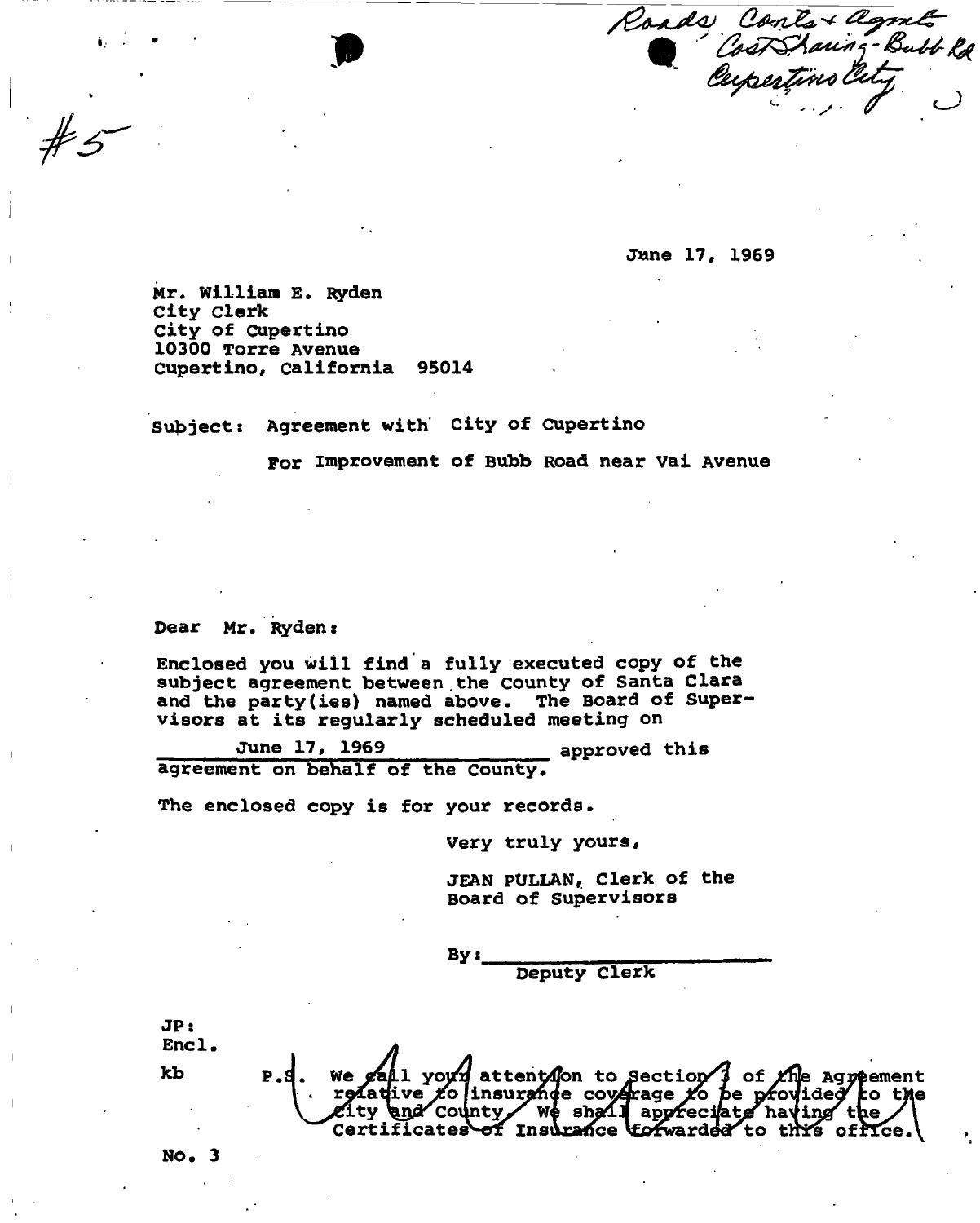| <b>WHITE</b>                     |              |                      |  |
|----------------------------------|--------------|----------------------|--|
|                                  | — Controller |                      |  |
| <b>CANARY - County Executive</b> |              |                      |  |
| PINK                             |              | - Central Service or |  |
| GOLD. ROD-County Engineer        |              |                      |  |
| GREEN - File                     |              |                      |  |

|--|--|--|

65

٠.

 $\bullet$ 

### **BOARD OF SUPERVISORS** SANTA CLARA COUNTY

June 17, 1969 DATR...

|  |                                         | The following contract was MERIMANEOU THEOREM approved by the                                                                                                                                                                                     |  |
|--|-----------------------------------------|---------------------------------------------------------------------------------------------------------------------------------------------------------------------------------------------------------------------------------------------------|--|
|  | Board of Supervisors at a meeting held: |                                                                                                                                                                                                                                                   |  |
|  |                                         | June 17 19 69<br>enen ar en pensara de l'étérie de l'artificie de l'artificie de l'artificie de l'artificie de l'artificie de l<br>Le production de la production de l'étérie de l'artificie de l'artificie de l'artificie de la production de l' |  |
|  |                                         |                                                                                                                                                                                                                                                   |  |
|  |                                         | For the amount of \$ 24 per Agreement attached                                                                                                                                                                                                    |  |
|  |                                         | City to advertise for Bids.                                                                                                                                                                                                                       |  |
|  |                                         |                                                                                                                                                                                                                                                   |  |
|  |                                         |                                                                                                                                                                                                                                                   |  |

 $\sim$   $\sigma$ 

JEAN PULLAN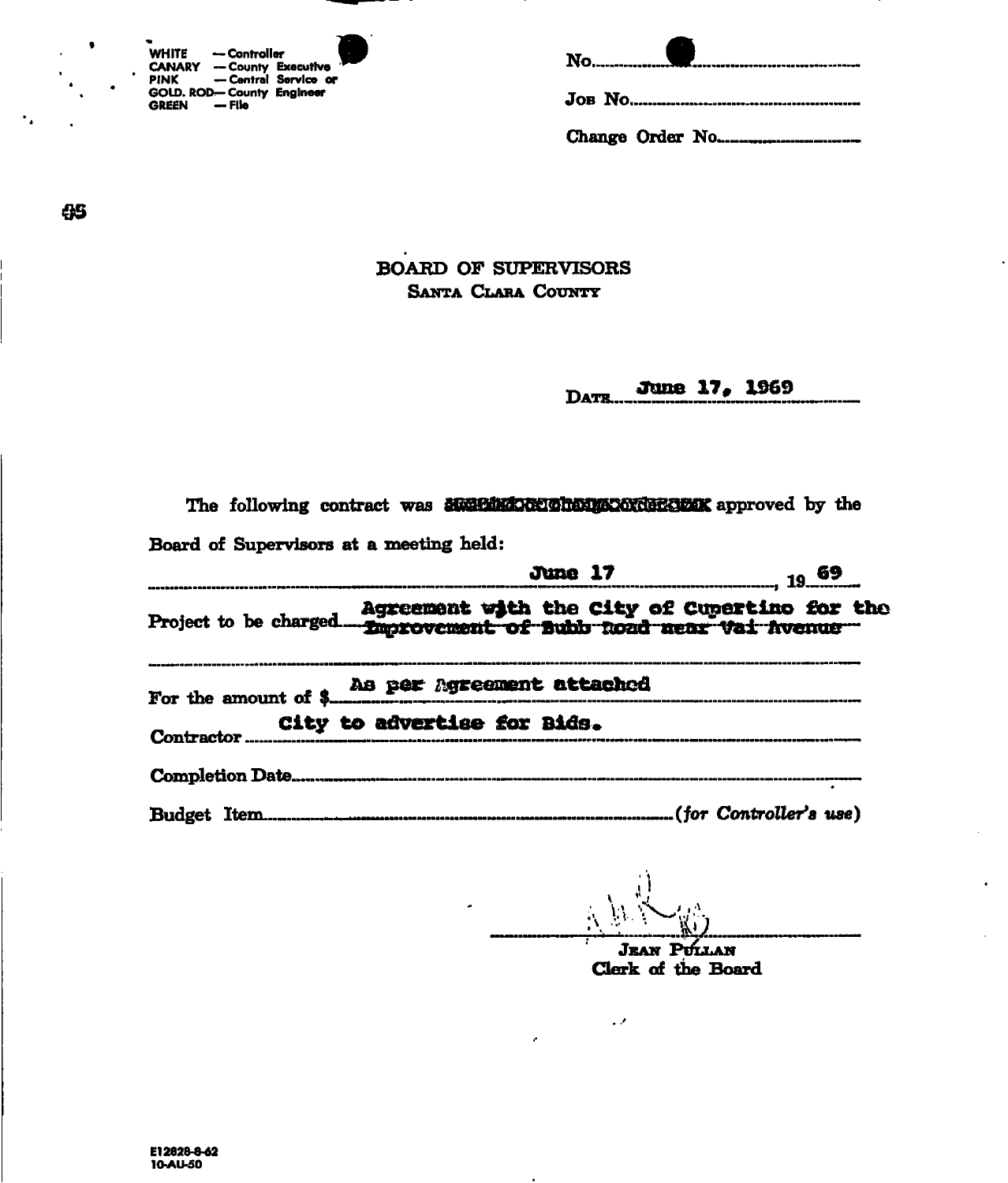|               | County of Santa Clara                                                                                                           | Department of Public Works<br>County Office Building<br>20 West Hedding Street<br>San Jose, California 95110 |
|---------------|---------------------------------------------------------------------------------------------------------------------------------|--------------------------------------------------------------------------------------------------------------|
| California    | TRANSMITTAL MEMORANDUM                                                                                                          | S.D. 5                                                                                                       |
|               | DATE:                                                                                                                           | <u>June 6, 1969</u>                                                                                          |
| FOR:<br>FROM: | BOARD OF SUPERVISORS AGENDA OF<br>June 17<br>MONTINI, DESIGN, PUBLIC WORKS                                                      | .1969                                                                                                        |
| <b>TITLE:</b> | AGREEMENT BETWEEN COUNTY OF SANTA CLARA AND CITY OF<br>CUPERTINO RELATING TO IMPROVEMENT OF BUBB ROAD NEAR<br><b>VAI AVENUE</b> |                                                                                                              |

### DESCRIPTION:

The improvements to be accomplished within the area of County's jurisdiction consist of road resurfacing and intersection conform work. The project will be advertised and administered by the City of Cupertino.

. The County's share of costs (\$4,900) will be charged to the 1968-69 resurfacing fund.

Approval is recommended.

Please send one fully executed copy to:

Mr. William E. Ryden City Clerk City of Cupertino  $\cdot$ 10300 Torre Ave. Cupertino, California 95014

LM:WW:vlh

attachments

|                           |                                | AGENDA DATA                     |
|---------------------------|--------------------------------|---------------------------------|
|                           |                                | DATE:                           |
|                           | ダー                             | ITEM NO:<br><b>BOARD ACTION</b> |
| APPROVED:                 | LZ.<br>someo                   |                                 |
|                           | JAMES T. POTT, COUNTY ENGINEER | JUN 171969                      |
| Ī<br><b>255 REV 10/65</b> | PAGE<br>οf                     |                                 |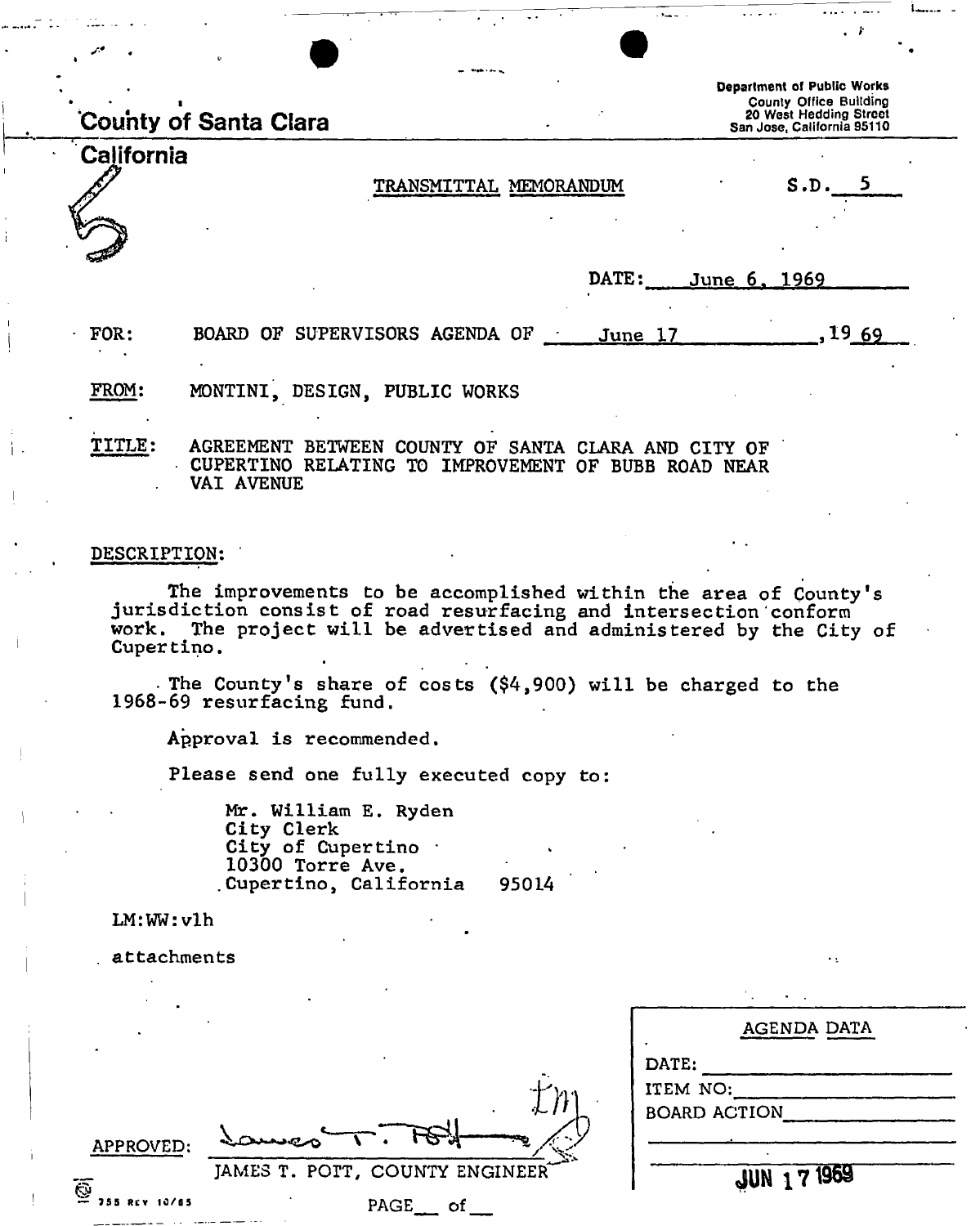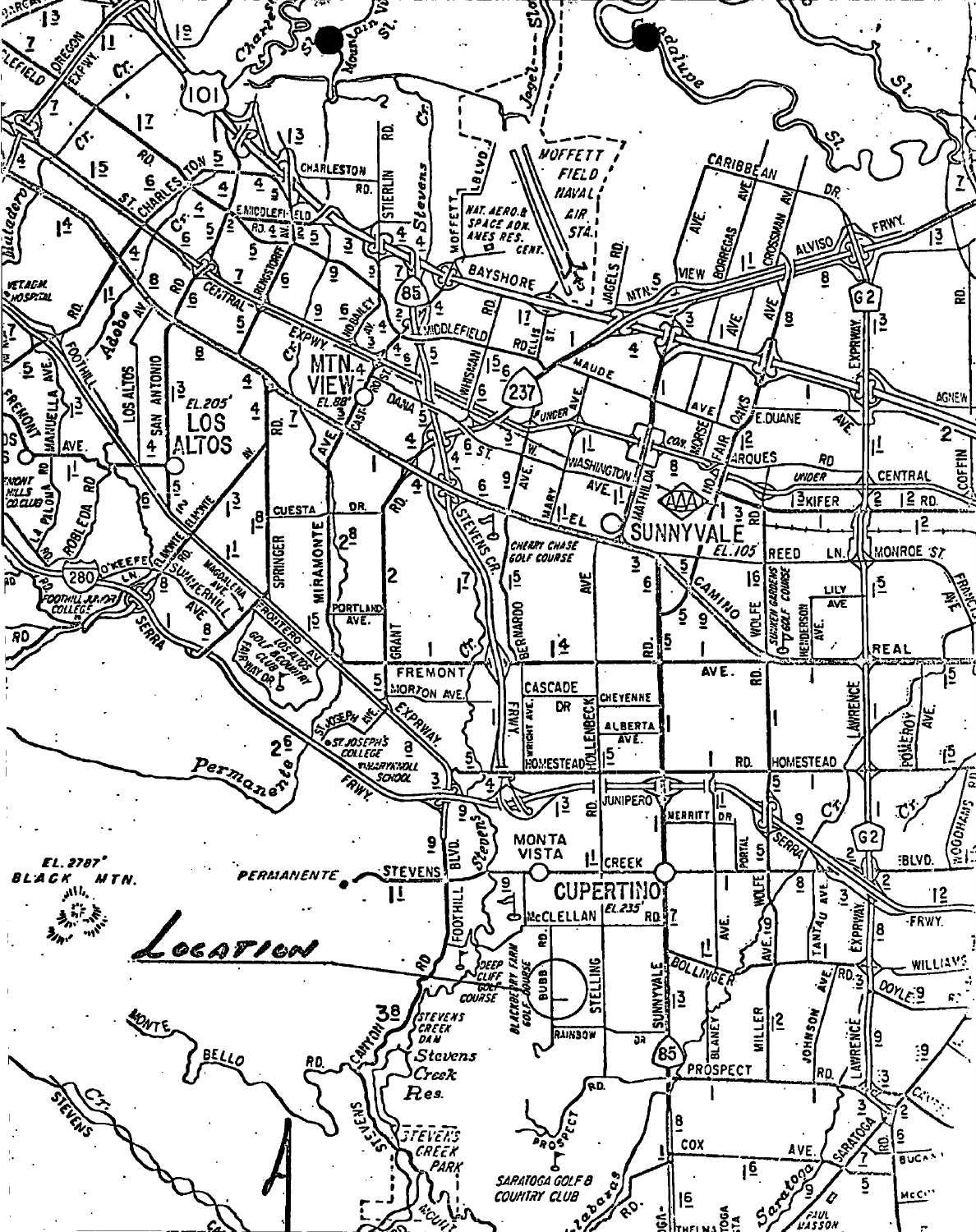# **memorandum**

|                    | סד ו                                          | <b>FROM</b> |             |  |
|--------------------|-----------------------------------------------|-------------|-------------|--|
|                    | <b>Public Works</b>                           |             | Jean Pullan |  |
|                    | ALLE SUBJECT Agreement with City of Cupertino |             | <b>DATE</b> |  |
| $\alpha_{\rm EOB}$ | re Improvement of Bubb Road                   |             | 6-2-69      |  |

**Please review the captioned material and place on the Board of Supervisors Agenda with your recommendation.** 





 $\overline{\phantom{a}}$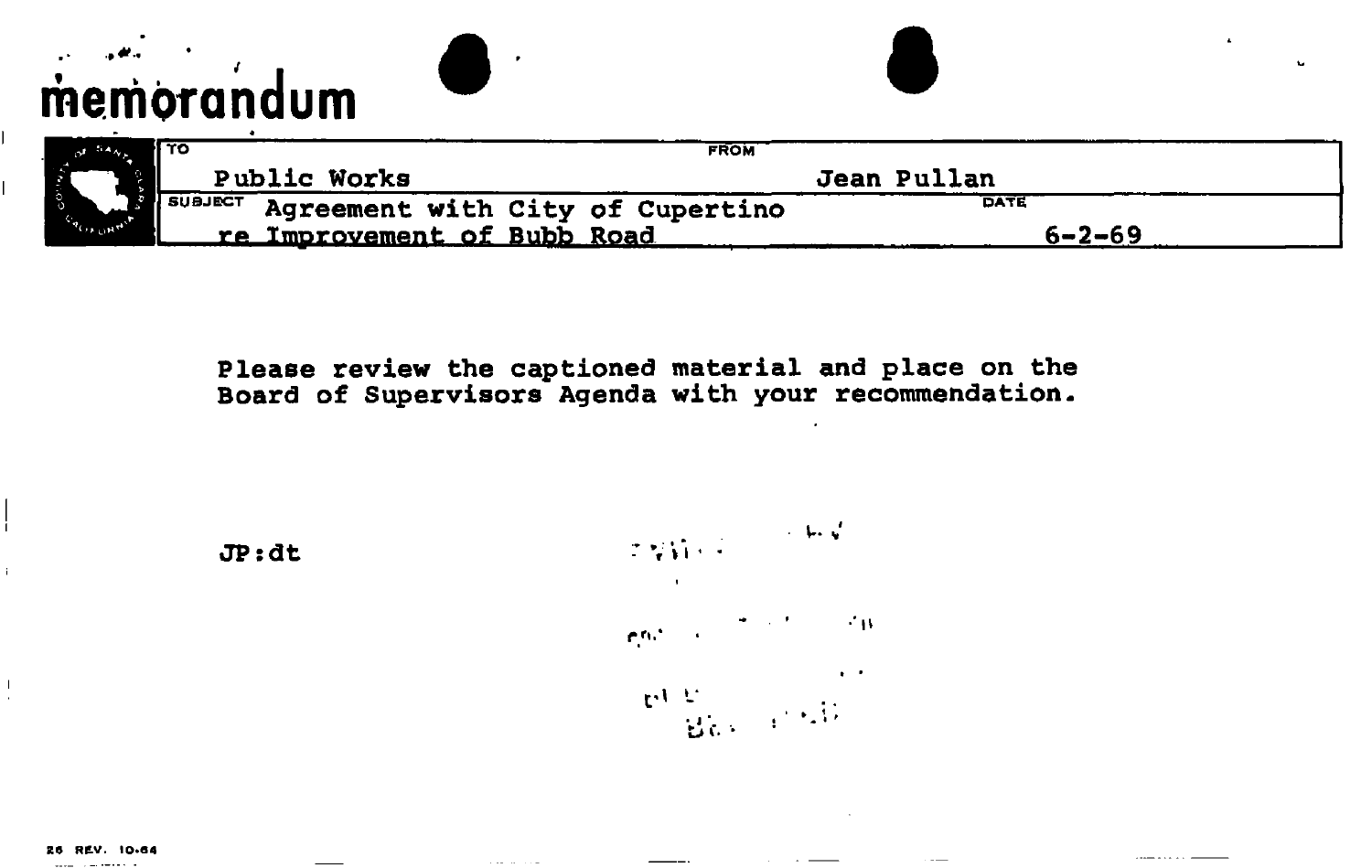त्त्वदेशिकी प्रयोगीत City-off of Fine 

culturate supply that the investment formal felgers independent in any still continuation of the state of the state of the second and the second

 $\mathbf{r}$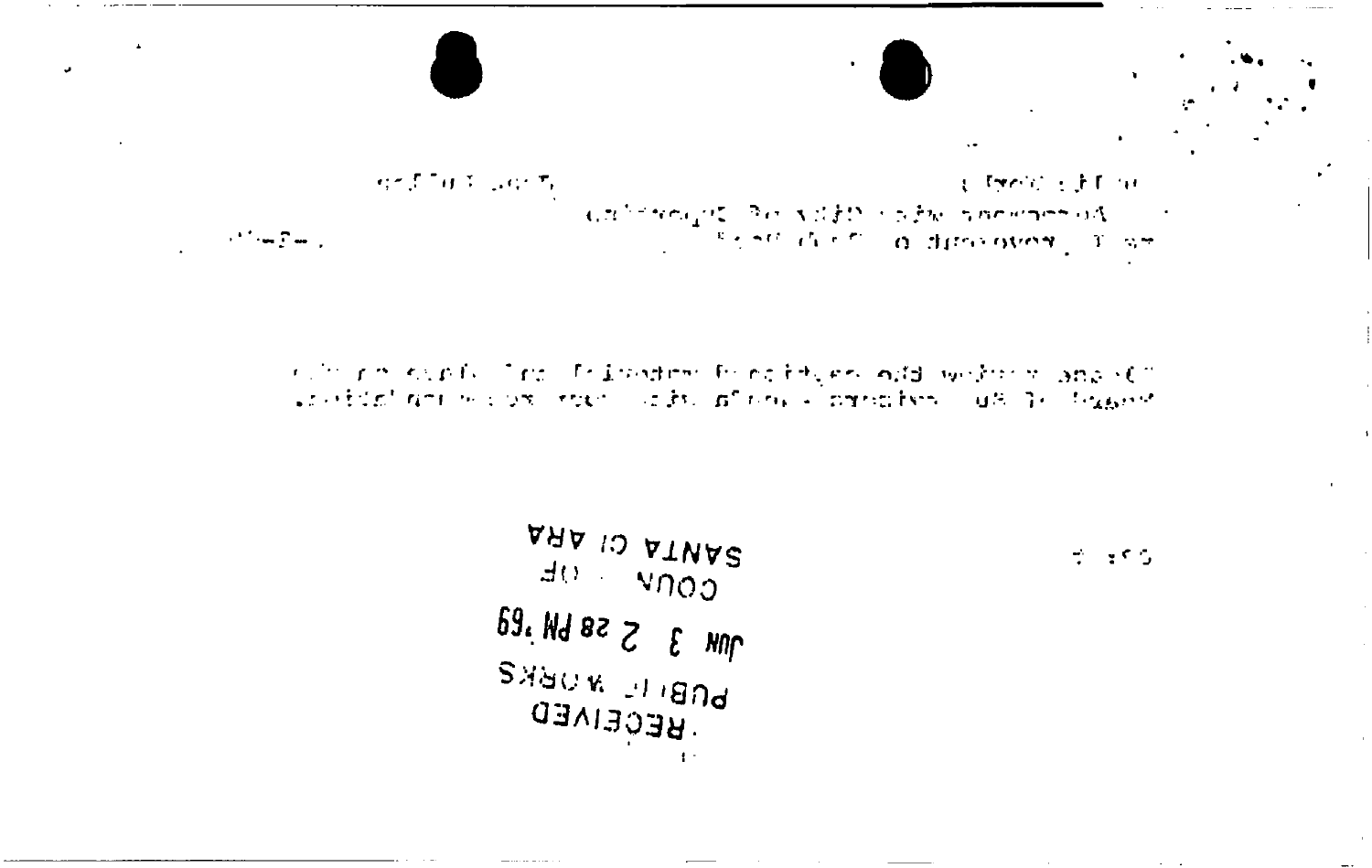### CITY OF CUPERTINO

10300 TORRE AVENUE . CUPERTINO, CALIFORNIA 95014

CITY CLERK - FINANCE DEPARTMENT THE TELEPHONE 252-4505



**May 27, 1969** 

**Board of Supervisors County of Santa Clara Room 524, County Administration Bldg. 70 West Hedding Street San Jose, California 95110** 

**Attention: Mrs. Jean Fullan, Clerk** 

**Gentlemen:** 

**We are enclosing the original and three copies of an Agreement between County of Santa Clara and City of Cupertino relating to Improvement of Bubb Road near Vai Avenue.** 

**It is our understanding that one fully executed copy of**  the Agreement will be returned to us for our files.

**Sincerely yours,** 

**CITY OF CUPERTINO** 

**Wm. E. I#der City Clerk** 

**gm** 

Encls.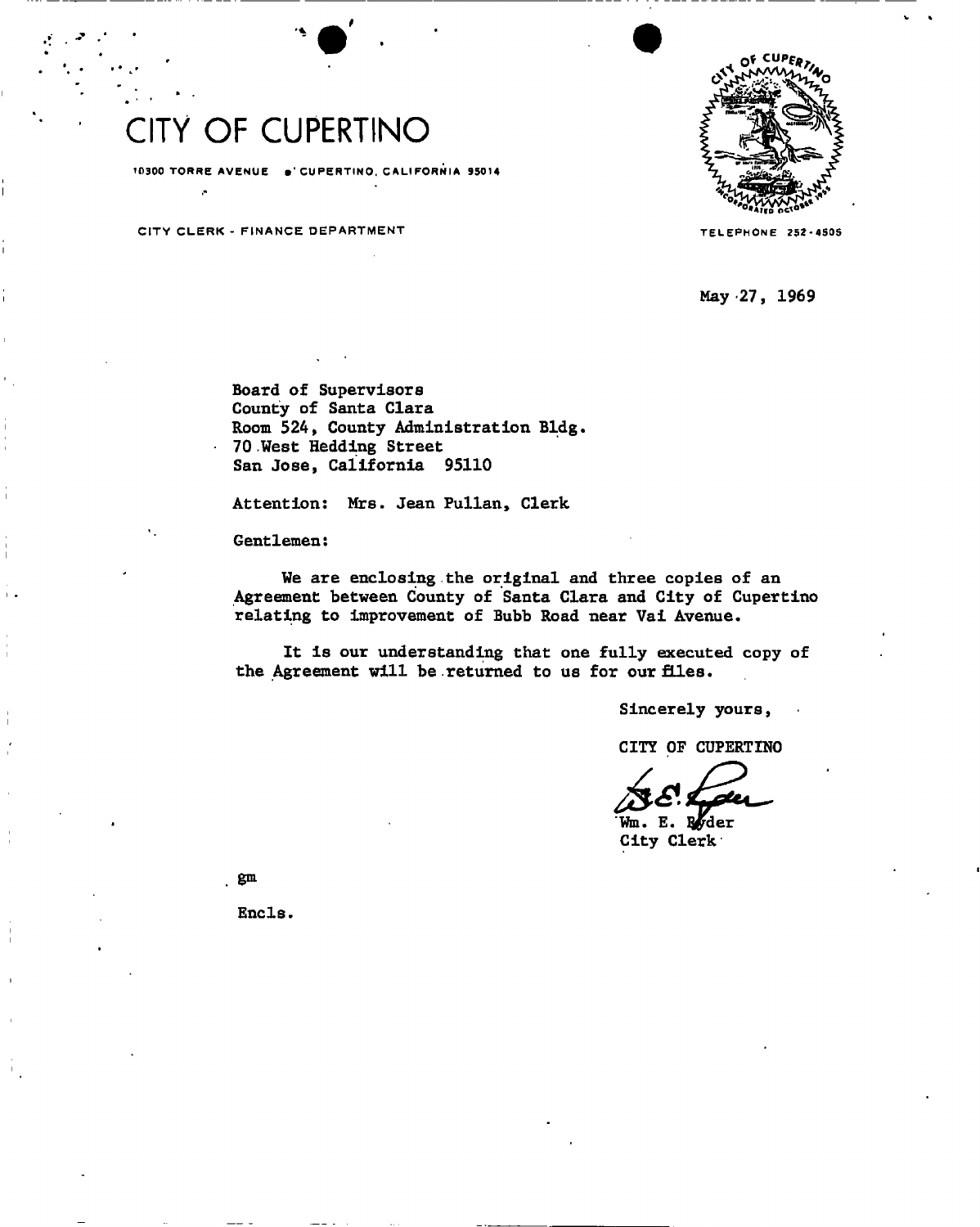|                                         | RECEIVED            |  |  |
|-----------------------------------------|---------------------|--|--|
| <b>ALL LIPS</b><br>BOARD OF SEPERVISORS | PUBLIC WORKS        |  |  |
| $Hint 29$ $  $ 42 $ifif 69$             | JUN $3$ 2 28 PM '69 |  |  |
| COUNTY OF                               | $COUN \cap OF$      |  |  |
| SANTA CLARA                             | SANTA CLARA         |  |  |

Í

 $\bar{I}$ 

 $\frac{1}{\epsilon}$ 

 $\dot{1}$ 

 $\overline{1}$ 

 $\frac{1}{2} \sum_{i=1}^{n} \frac{1}{i} \sum_{j=1}^{n} \frac{1}{j} \sum_{j=1}^{n} \frac{1}{j} \sum_{j=1}^{n} \frac{1}{j} \sum_{j=1}^{n} \frac{1}{j} \sum_{j=1}^{n} \frac{1}{j} \sum_{j=1}^{n} \frac{1}{j} \sum_{j=1}^{n} \frac{1}{j} \sum_{j=1}^{n} \frac{1}{j} \sum_{j=1}^{n} \frac{1}{j} \sum_{j=1}^{n} \frac{1}{j} \sum_{j=1}^{n} \frac{1}{j} \sum_{j=1}^{n$ 

**ORA PARTICIPAL AREA** COUNTY WAS TONEWAY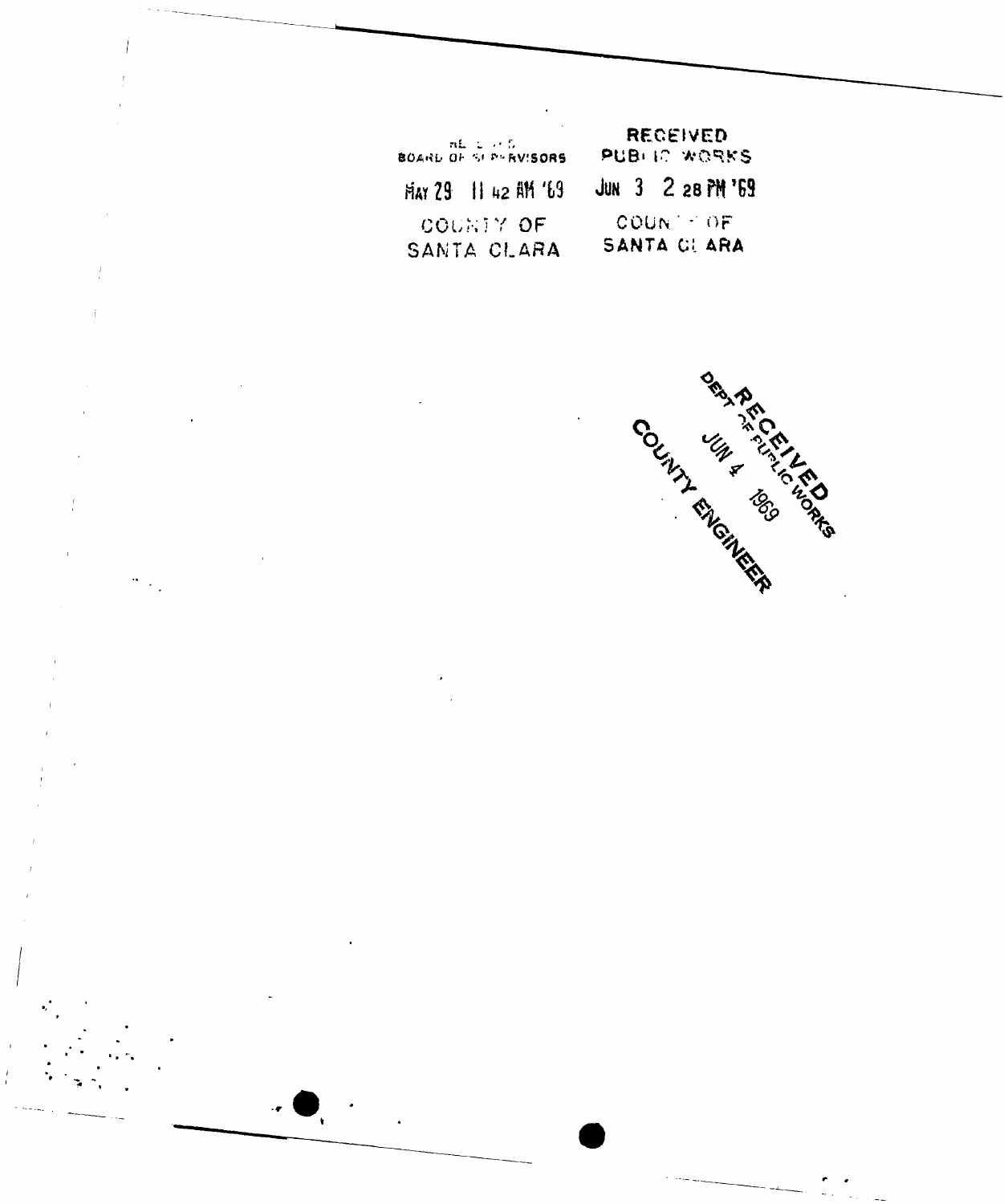| memorandum                                         |             |             |              | Pending Roada |
|----------------------------------------------------|-------------|-------------|--------------|---------------|
| Гто                                                | <b>FROM</b> |             |              |               |
| Public Works                                       |             | Jean Pullan |              |               |
| <b>SUBJECT</b><br>Agreement with City of Cupertino |             | DATE        |              |               |
| re Improvement of Bubb Road                        |             |             | $6 - 2 - 69$ |               |

**Please review the captioned material and place on the Board of Supervisors Agenda with your recommendation.** 

**JP:dt** 

#50m June 17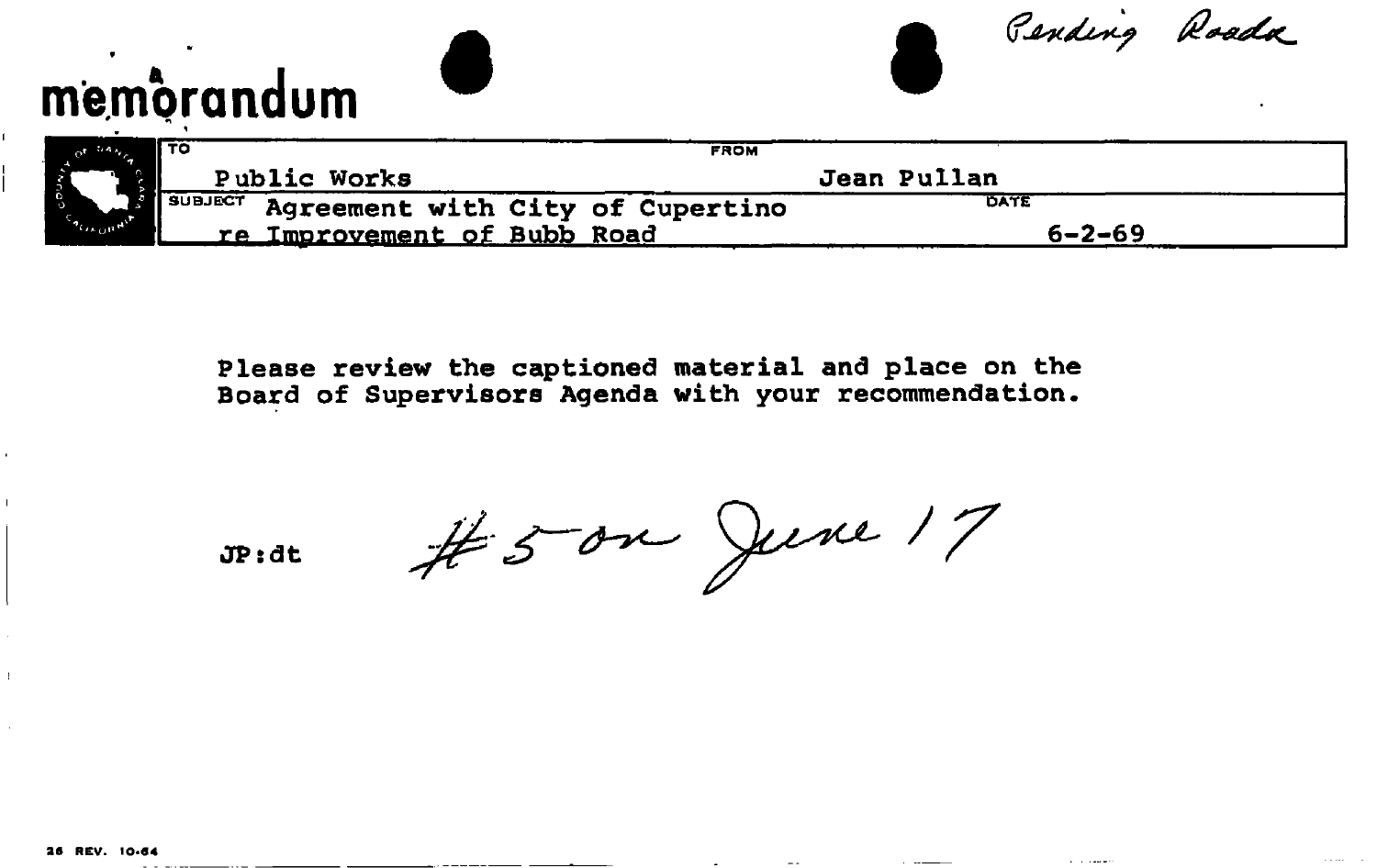## CITY OF CUPERTINO

10300 TORRE AVENUE • CUPERTINO, CALIFORNIA 95014

CITY CLERK - FINANCE DEPARTMENT

 $\mathcal{L}$ 



**TELEPHONE 252-4505** 

**May 27, 1969** 

**Board of Supervisors County of Santa Clara Room 524, County Administration Bldg 70 West Hedding Street San Jose, California 95110** 

**Attention: Mrs. Jean Fullan, Clerk** 

**Gentlemen:** 

**We are enclosing the original and three copies of an Agreement between County of Santa Clara and City of Cupertino relating to improvement of Bubb Road near Vai Avenue.** 

**It is our understanding that one fully executed copy of**  the Agreement will be returned to us for our files.

**Sincerely yours,** 

•

**CITY OF CUPERTINO** 

Wm. E. Ryder **City Clerk** 

Encls.

*I* 

gm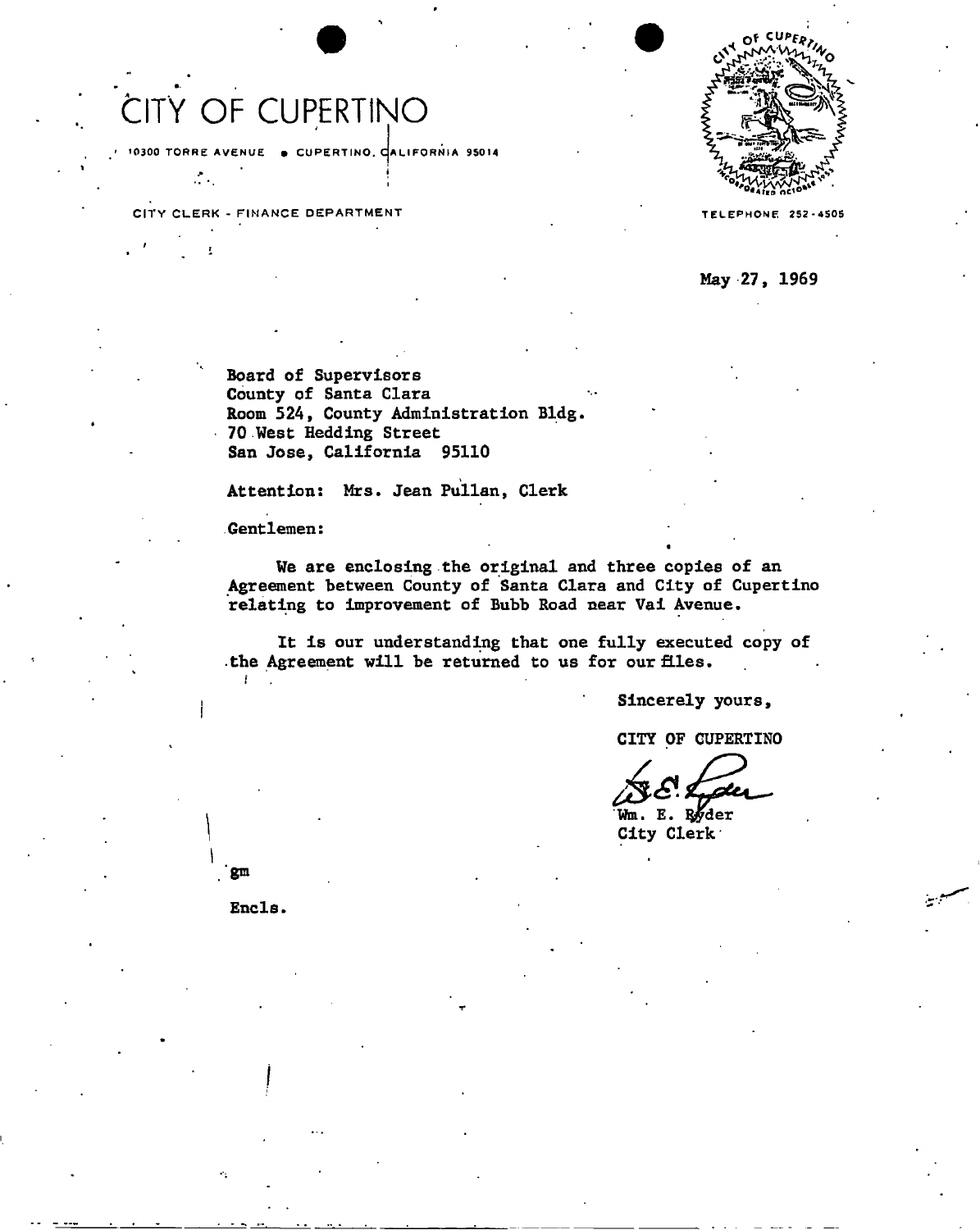### AGREEMENT BETWEEN COUNTY OF SANTA CLARA AND CITY OF CUPERTINO RELATING TO IMPROVEMENT OF BUBB ROAD NEAR VAI AVENUE

This is an agreement between County of Santa Clara, State of California  $(Country)$ , and City of Cupertino  $(City)$  to improve Bubb  $\cdot$ Road near Vai Avenue.

the contract of the contract of the contract of the contract of the contract of the contract of the contract of

IT IS AGREED between the parties as follows:

Preparation of Plans and Specifications. City shall. prepare and submit to County for approval plans and specifications for the improvement of Bubb Road near Vai Avenue. Upon approval by County, City shall advertise the project for bid and shall award a contract to be supervised to completion by City.

2. County's Share of Cost. Within thirty (30) days after approval of said plans and specifications by County, County shall pay. to City the sum of FOUR THOUSAND NINE HUNDRED DOLLARS (\$4,900.00) as County's full and final share of all costs for said project.

3. Insurance. City shall require any contractor awarded a contract for any portion of the project to secure and maintain in full force and effect at all times during the construction of the project and until the project is accepted by City, public liability satisfactory and acceptable to both City and County, insuring the satisfactory and acceptable to both City and County, insuring the City and County and their respective officers and employees from and against any claim, ltiss, liability, cost or expense arising out of or in any way connected with the construction of the project.

The aforementioned policy shall contain a provision that the insurance afforded thereby to City and County and their respective officers and employees shall be primary insurance to the full limits<br>of liability of the policy and that if the City or County or their respective officers and employees have other insurance against a loss covered by such policy that other insurance shall be excess loss covered -by such policy that other insurance shall be excess" insurance only.

1 - Cupertino<br>2 - Plublic Works<br>1 - Fenánce<br>1 - Co - Counsel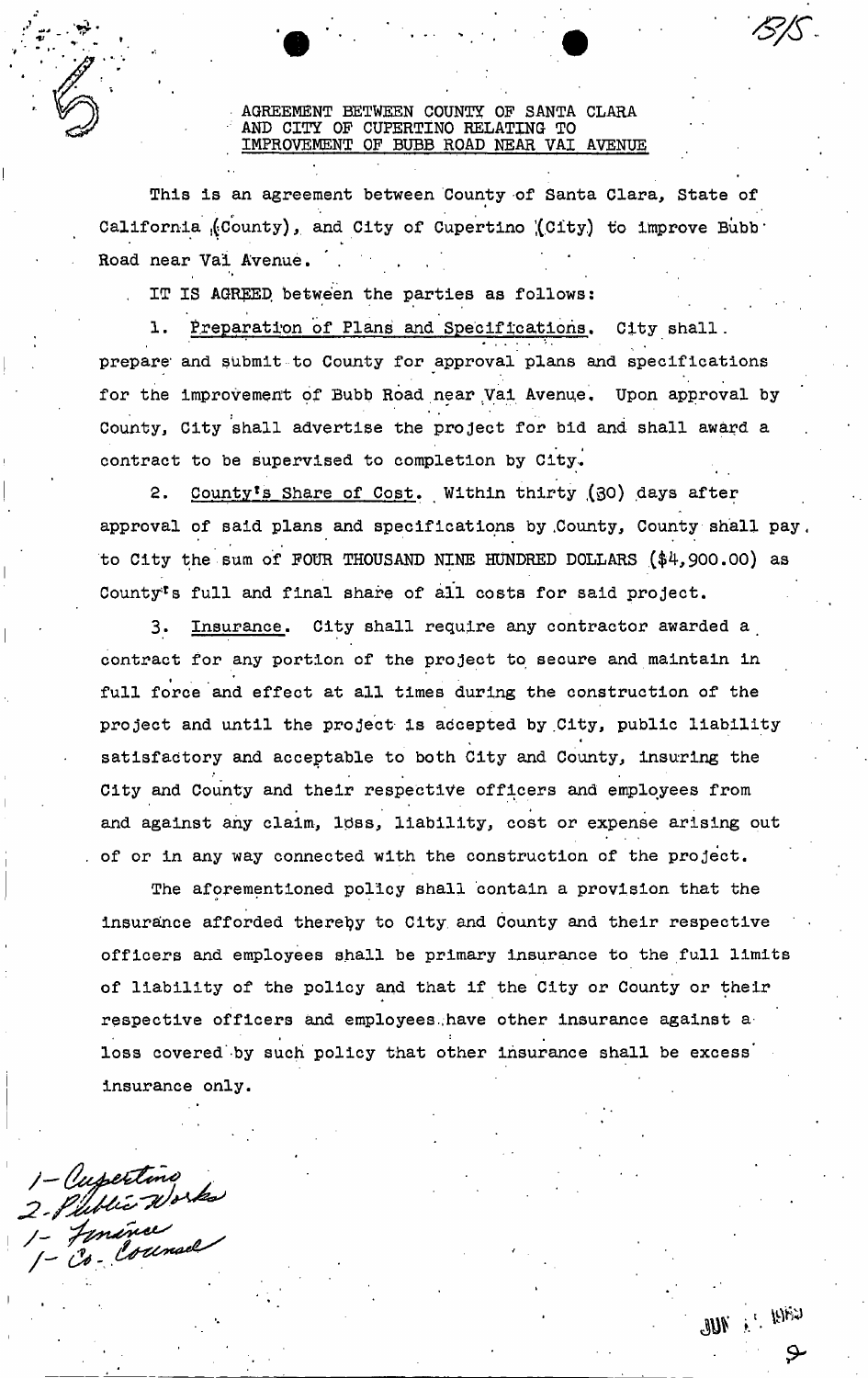4. Termination. This agreement shall terminate on January 1, 1970, if City has not awarded a contract for construction of the above described project prior to. that date. In the event of such a termination, City shall refund to County all sums advanced under Paragraph 2 of this agreement.

IN WITNESS WHEREOF, the parties hereto have executed this agreement on JUN 171969

COUNTY 'OF SANTA CLARA

Chair**y** County of California upervisors State

ATTEST:

IAN PULLAN, Clerk .

Board of Supervisors

APPROVED AS TO FORM:

bantyDeputy County Counsel

**GITY OF**  $MaxC$ 

APPROVED AS TO FORM:

rney

ATTEST:  $\mathcal{A}$ City Clerk